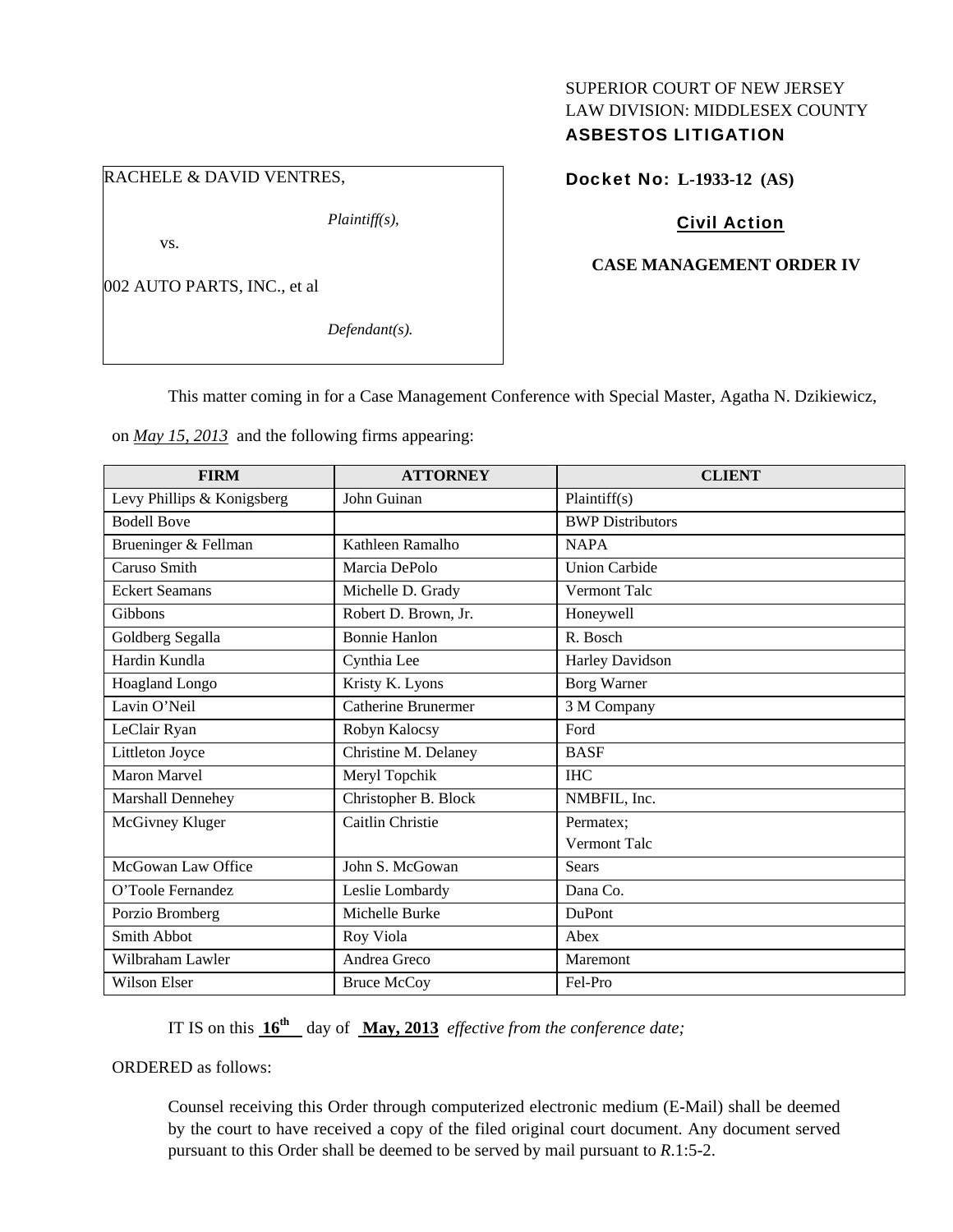### **DISCOVERY**

- June 14, 2013 Fact discovery, including depositions, shall be completed by this date. Plaintiff's counsel shall contact the Special Master within one week of this deadline if all fact discovery is not completed.
- June 28, 2013 Depositions of corporate representatives shall be completed by this date.

#### **EARLY SETTLEMENT**

- June 14, 2013 Settlement demands shall be served on all counsel and the Special Master by this date.
- July 10, 2013 The Settlement Conference previously scheduled on this date is **CANCELLED**.

#### **SUMMARY JUDGMENT MOTION PRACTICE**

| July 12, 2013 | Summary judgment motions limited to product identification issues shall be filed |
|---------------|----------------------------------------------------------------------------------|
|               | no later than this date.                                                         |

August 9, 2013 Last return date for product identification summary judgment motions.

### **OTHER MOTION**

- July 12, 2013 Filing date.
- August 9, 2013 Return date.

#### **MEDICAL DEFENSE**

August 16, 2013 Defendants shall identify its medical experts and serve medical expert reports, if any, by this date.

#### **LIABILITY EXPERT REPORTS**

- July 31, 2013 Plaintiff shall identify its liability experts and serve liability expert reports or a certified expert statement by this date or waive any opportunity to rely on liability expert testimony.
- August 30, 2013 Defendants shall identify its liability experts and serve liability expert reports, if any, by this date or waive any opportunity to rely on liability expert testimony.

#### **EXPERT DEPOSITIONS**

September 13, 2013 Expert depositions shall be completed by this date. To the extent that plaintiff and defendant generic experts have been deposed before, the parties seeking that deposition in this case must file an application before the Special Master and demonstrate the necessity for that deposition. To the extent possible, documents requested in a deposition notice directed to an expert shall be produced three days in advance of the expert deposition. The expert shall not be required to produce documents that are readily accessible in the public domain.

\_\_\_\_\_\_\_\_\_\_\_\_\_\_\_\_\_\_\_\_\_\_\_\_\_\_\_\_\_\_\_\_\_\_\_\_\_\_\_\_\_\_\_\_\_\_\_\_\_\_\_\_\_\_\_\_\_\_\_\_\_\_\_\_\_\_\_\_\_\_\_\_\_\_\_\_\_\_\_\_\_\_\_\_\_\_\_\_\_\_\_\_\_\_\_\_\_\_\_\_\_\_\_\_\_\_\_\_\_\_